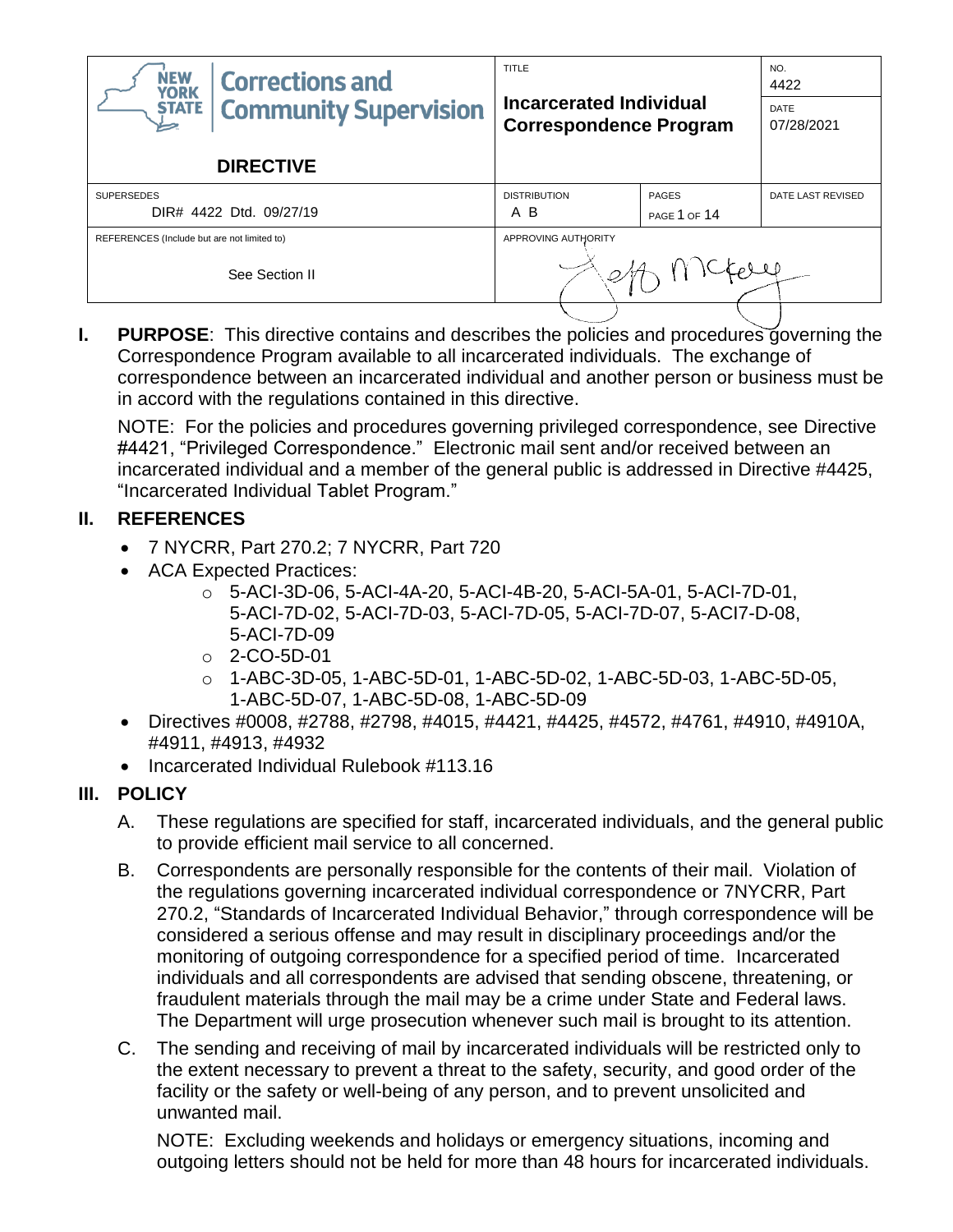D. The Superintendent shall have the overall responsibility for the administration of the Correspondence Program at their facility. Specific responsibilities may be delegated by the Superintendent.

## **IV. GENERAL CORRESPONDENCE PROCEDURES**

A. General Correspondence is mail between an incarcerated individual and someone other than a person approved for privileged correspondence (see Directive #4421). For the purpose of this directive, outgoing mail purporting to be privileged correspondence will not be considered to be privileged correspondence until it has been placed in the control of the administration for processing.

#### B. Outgoing Mail

- 1. An incarcerated individual may submit correspondence to be sent to any person or business, subject to the conditions and limitations hereunder.
- 2. Whenever the recipient of an incarcerated individual's correspondence indicates, in any manner, that they do not wish to receive further correspondence from the incarcerated individual, the Correspondence Unit, Package Room, Deputy Superintendent for Security (DSS), Supervising Offender Rehabilitation Coordinator (SORC), and incarcerated individual shall be notified. [Form #3402,](https://doccs.ny.gov/directives/Frm3402.pdf) "Addition of Name to Negative Correspondence/Telephone List," shall be used for notification. Copies will be filed as noted on [Form #3402.](https://doccs.ny.gov/directives/Frm3402.pdf)

NOTE: [Form #3402](https://doccs.ny.gov/directives/Frm3402.pdf) needs to be redistributed, by Guidance staff, to the Correspondence Unit and Package Room upon transfer.

3. Negative Correspondence/Telephone List: Shall contain the name of any person or business that has indicated, in any manner, that further correspondence from the incarcerated individual is not desired. If a request to be removed from an incarcerated individual's Correspondence/Telephone List is received, a confirmation letter in the format of Attachment A shall be sent to the person making the request. If such a person or business indicates, at a later time, that further correspondence is not objectionable, the Superintendent or designee may, but need not, direct the name of the person or business be removed from the Negative Correspondence/Telephone List.

Upon receipt of a request to be placed on an incarcerated individual's Negative Correspondence/Telephone List, the requester is to be informed of the toll-free telephone number for the Department of Corrections and Community Supervision (DOCCS) Office of Victim Assistance (1-800-783-6059). The requester should also be told that the Office of Victim Assistance is available to explain release notification options and access to Crime Victim Compensation funds; and, when appropriate, to make referrals to support groups or community services such as those assisting victims of domestic violence or sexual assault.

NOTE: A parent, custodian, or legal guardian of an incarcerated individual's child who requests that the facility prohibit correspondence between the incarcerated individual and the incarcerated individual's child should be informed that their request cannot be granted absent a Court Order; however, if an incarcerated individual violates Department correspondence procedures, correspondence may be limited, as with any other person.

4. No incarcerated individual shall continue to submit mail to be sent to a person or business that currently appears on their Negative Correspondence/Telephone List. Any incarcerated individual who continues to submit mail to be sent to a person or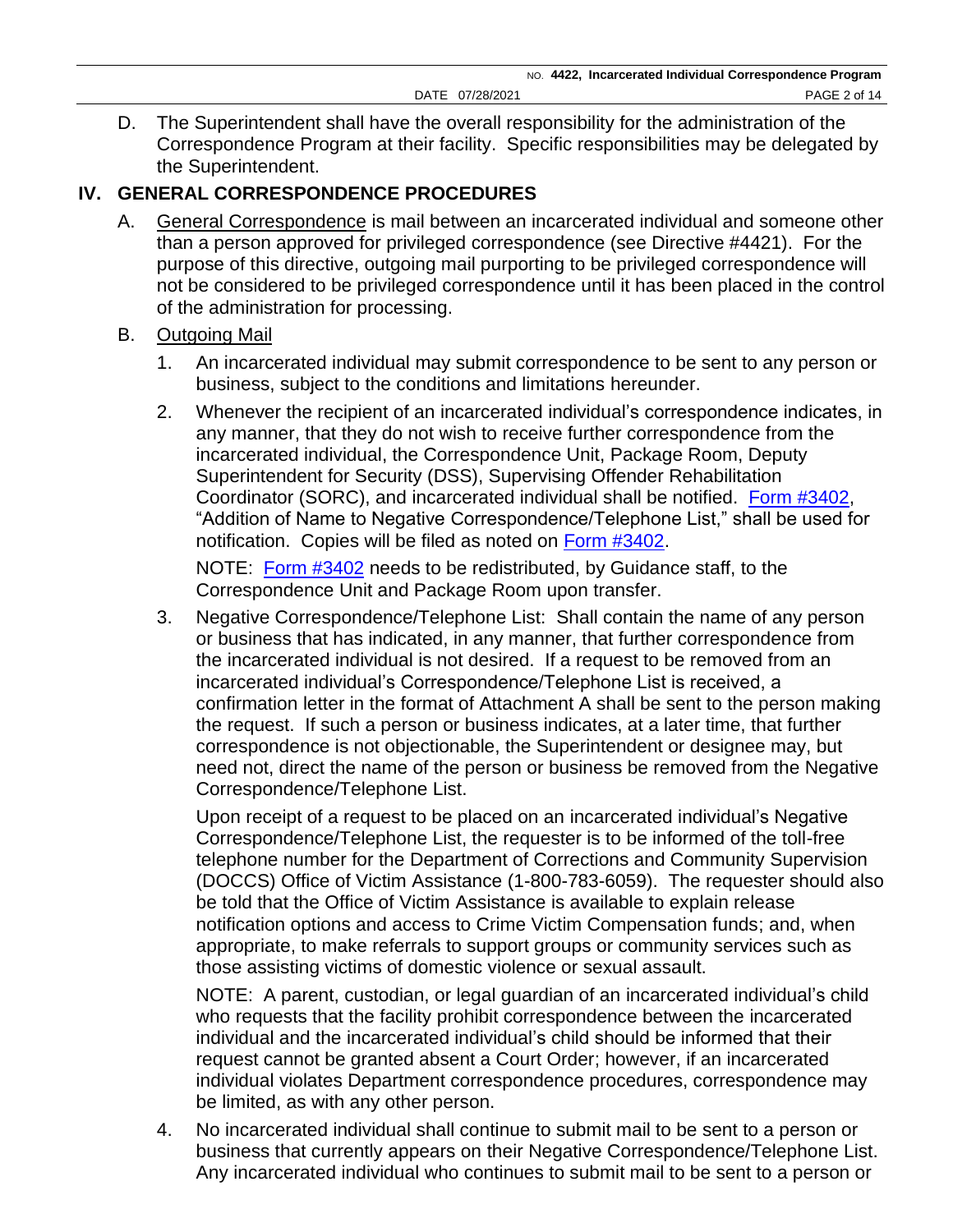business that currently appears on the Negative Correspondence/Telephone List may be subject to disciplinary action and/or monitoring of outgoing mail for a specified period of time.

5. No incarcerated individual may correspond with or make telephone calls to any person who is listed on an active Court Order of Protection which prohibits such contacts. The name of the person(s) will be added to the Negative Correspondence/Telephone List. [Form #3402](https://doccs.ny.gov/directives/Frm3402.pdf) will be completed and used for notification. Copies will be filed as noted on [Form #3402.](https://doccs.ny.gov/directives/Frm3402.pdf)

NOTE: [Form #3402](https://doccs.ny.gov/directives/Frm3402.pdf) will be redistributed, by Guidance staff, to the Correspondence Unit and Package Room upon transfer.

- 6. Correspondence by an incarcerated individual to the following persons requires the special advance approval indicated:
	- a. Unrelated minor persons under 18 years of age: Written approval of the minor's parent or legal guardian must be obtained prior to correspondence with an unrelated minor. The incarcerated individual may address a letter to the parent or legal guardian to obtain such approval.
	- b. Persons under probation or Community Supervision: Authorization from the Superintendent and the Probation or Parole Officer must be obtained before the incarcerated individual may correspond with a probationer or parolee. Such correspondence will usually be limited to immediate family members.
	- c. Incarcerated Individuals in New York State, Federal, or other correctional facilities: Authorization from the Superintendents concerned must be obtained before an incarcerated individual may correspond with another incarcerated individual (see Section IV-C for the complete policy and procedure relating to incarcerated individual-to-incarcerated individual correspondence).
	- d. Persons presently or formerly employed by the Department or in a Department facility: Unless an incarcerated individual is an immediate family member, authorization from the Superintendent must be obtained before an incarcerated individual may correspond with any person who is a present or former employee of the Department or presently or formerly employed in a Department facility, or with any member of such person's household, at their personal or private residence address.
	- e. Victims: Authorization from the Superintendent must be obtained before an incarcerated individual may correspond with any victim of a crime for which the incarcerated individual has been convicted or is presently under indictment, or with any member of the victim's household who is not an immediate family member of the incarcerated individual. The name of the person(s) will be added to the Negative Correspondence/Telephone List. [Form #3402](https://doccs.ny.gov/directives/Frm3402.pdf) will be completed and used for notification. Copies will be filed as noted on Form [#3402.](https://doccs.ny.gov/directives/Frm3402.pdf)

NOTE: [Form #3402](https://doccs.ny.gov/directives/Frm3402.pdf) will be redistributed, by Guidance staff, to the Correspondence Unit and Package Room upon transfer.

7. Except for oversize envelopes and parcels, incarcerated individual-to-incarcerated individual correspondence, and correspondence specified in Section III-A-2 of Directive #4421, outgoing correspondence may be sealed by an incarcerated individual.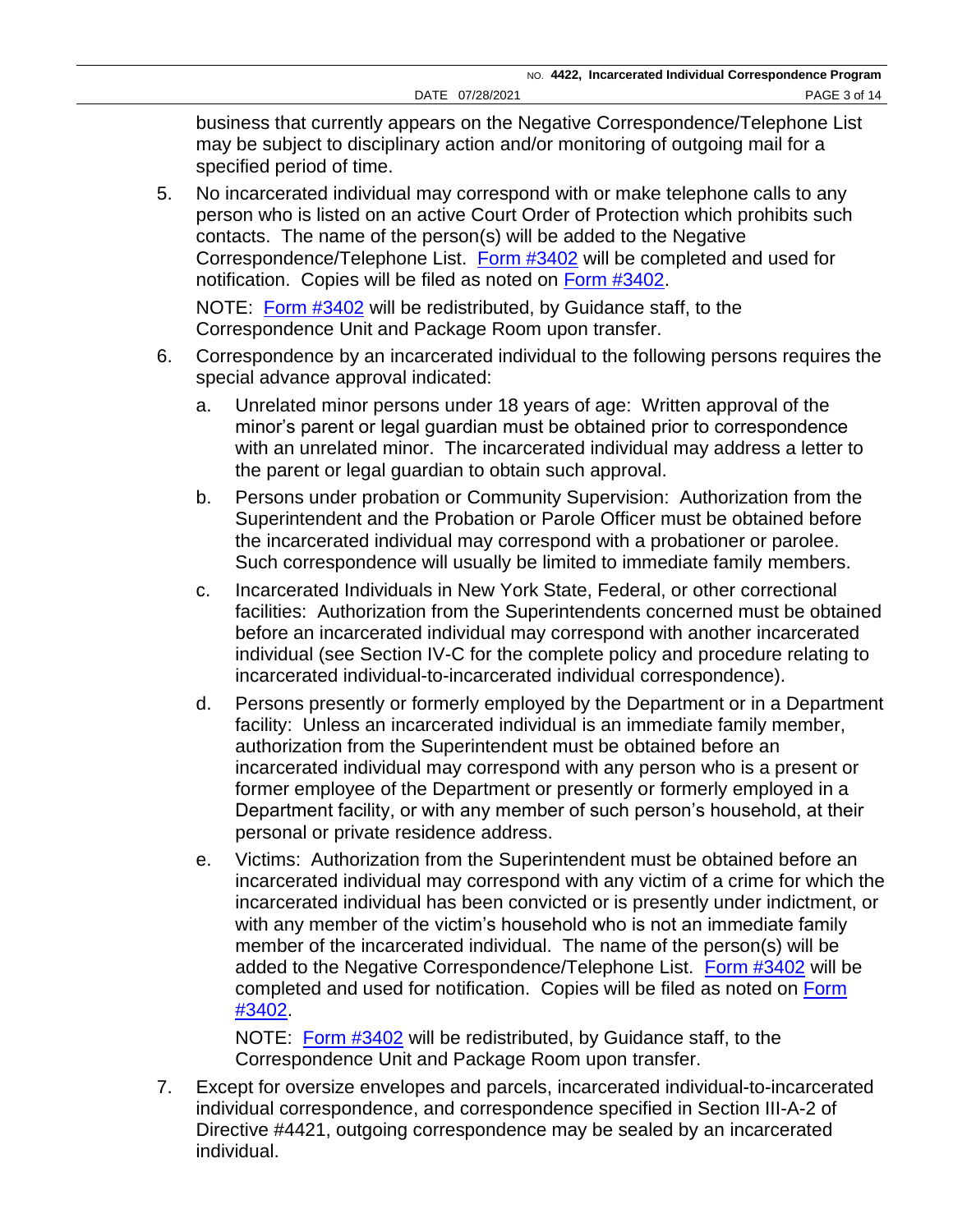8. Oversize correspondence, defined as mail which cannot be enclosed in a standard business envelope, shall be inspected in the presence of the incarcerated individual by a designated security staff person for the presence of contraband. The Superintendent may designate Block, Law Library, Package Room, Correspondence Unit, Legal Mail, Notary Public, or other staff to conduct these inspections. Inspections shall be completed as soon as possible, but not later than 24 hours after the request.

Legitimate correspondence may be sealed by the incarcerated individual after inspection, and the inspecting staff person shall then sign the back of the envelope or parcel, certifying inspection, and promptly deliver or forward the mail to the Correspondence Unit or Business Office, as appropriate.

- 9. Outgoing correspondence, except as specified in Section III-A-2 of Directive #4421, shall not be opened, inspected, or read without express written authorization from the facility Superintendent.
	- a. The Superintendent shall not authorize the opening or inspection of such outgoing mail unless there is a reason to believe that the provisions of this or any directive, incarcerated individual rule, or regulation have been violated; that any applicable State or Federal law has been violated; or that such mail threatens the safety, security, or good order of the facility or the safety or wellbeing of any person. Such written authorization by the Superintendent shall set forth specific facts forming the basis for the action.
	- b. If, after inspecting the contents of outgoing mail, it is determined that the provisions of a directive, rule or regulation, or State or Federal law have been violated; or that such correspondence threatens the safety, security, or good order of the facility or the safety or well-being of any person; then the correspondence may be confiscated. The incarcerated individual must be informed in writing unless doing so would interfere with an ongoing investigation.

Where the incarcerated individual has been so notified, they may appeal the action to the Superintendent.

- c. In accordance with Section III-C, any opening, inspection, or reading of mail shall not cause the mail to be held for more than 48 hours, excluding weekends and holidays or emergency situations.
- 10. All outgoing incarcerated individual mail will be stamped with the name and address of the correctional facility from which it is being sent and a postage meter star symbol.
- 11. Outgoing mail should include the full address of the person to whom it is addressed. It should include the Name, Address, City, State, and ZIP code. Incarcerated individuals shall not submit correspondence to be sent to a post office box without a specifically identified addressee; the addressee, either a person or a business, shall be clearly identified. An insufficiently addressed envelope shall be opened to ensure that the letter is returned to the originator.
- 12. An incarcerated individual may use envelopes and writing paper provided by the facility, or personal writing paper. Any printing on personalized writing paper is limited to the incarcerated individual's commitment name (unless the incarcerated individual's name has been legally changed), Department Identification Number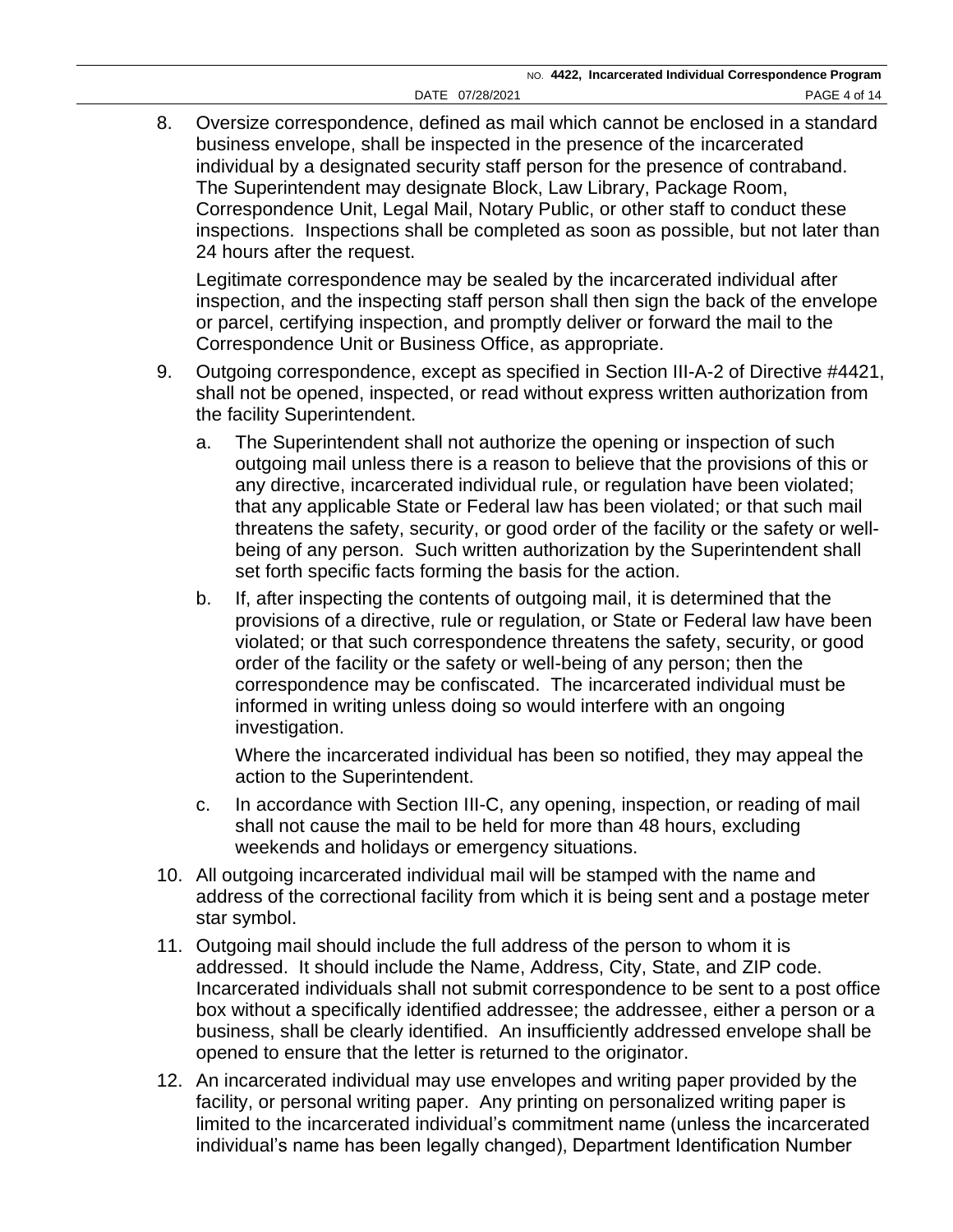(DIN), and facility address. Personalized writing paper (not envelopes) may be ordered by the incarcerated individual from a commercial source.

13. It is the responsibility of each incarcerated individual to print or type their return address on the front upper left-hand corner and on the back flap of each outgoing envelope exactly as illustrated below. The incarcerated individual shall use their commitment name unless it has been legally changed. Failure to include all return address information in the order indicated may result in the opening and return of the mail to the incarcerated individual. If the Correspondence Unit is unable to identify the incarcerated individual sender, the mail will be destroyed by the facility.



- 14. A facility may restrict what appears on the outside of an outgoing envelope.
- 15. Incarcerated individuals who are unable to read or write may request the assistance of a staff member, volunteer, or another incarcerated individual for correspondence purposes.
- 16. Incarcerated individuals shall not conduct a mail order or other business while under the custody of the Department. Superintendents may direct Administrative Services, Program Services, or Security Services Deputies to monitor correspondence patterns and financial accounts to detect any irregularities which would indicate this type of activity. Violation of this policy by an incarcerated individual may result in disciplinary action and/or the monitoring of outgoing correspondence for a specified period of time.
- 17. Incarcerated individuals shall not use their correspondence privileges to solicit or otherwise commercially advertise for money, services, or goods.
- 18. Correspondence privileges shall not be used by an incarcerated individual to engage in any form of gambling or to participate in any lottery, sweepstakes, or chain letter operation.
- 19. An incarcerated individual may send, at their own expense, a certified or registered letter, and the incarcerated individual will be provided with a return receipt, if requested, after the delivery has been made.
- 20. An incarcerated individual must request and pay for certified or registered mail service in order to have a valued personal document mailed out from personal property secured by the facility Inmate Records Coordinator (IRC). Whenever such mail is prepared and sent by the IRC, a copy of the Disbursement Form and postal documentation showing the item has been sent will be filed in that

incarcerated individual's personal property folder. If a return receipt has been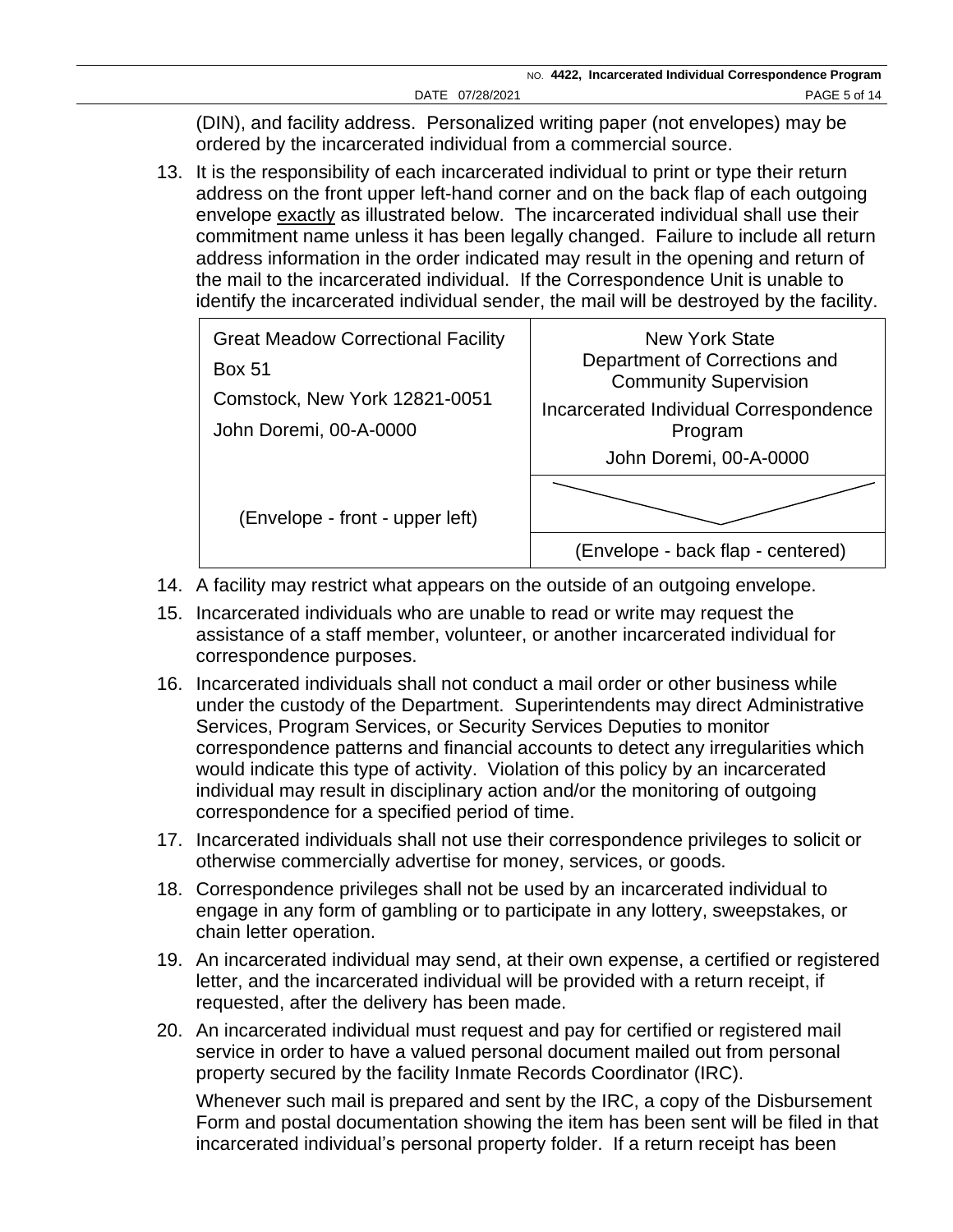requested as part of the postal service, it shall go directly to the incarcerated individual.

- 21. An incarcerated individual shall not include any written material in outgoing mail not specifically intended for the addressee identified on the exterior of the envelope. Likewise, an incarcerated individual shall not include in outgoing mail any written material for an incarcerated individual not specifically identified as the sender on the exterior of the envelope. This practice, sometimes known as "kiting," may be the basis for disciplinary action.
- 22. Outgoing correspondence that does not comply with this directive will be opened and returned to the incarcerated individual. The Correspondence Unit shall indicate the reason for return.
- C. Incarcerated Individual-to-Incarcerated Individual Correspondence
	- 1. Approval for Incarcerated Individual-to-Incarcerated Individual Correspondence: The Superintendent or Chief Administrator at each facility may designate a staff member to process incarcerated individual-to-incarcerated individual correspondence requests. These requests will be investigated by both facilities to determine that the exchange of such correspondence will not create problems relating to the safety, security, or good order of the facilities; or the safety or wellbeing of any individual before any incarcerated individual-to-incarcerated individual correspondence is authorized. Authorization for such correspondence must come from the involved Superintendents or their designees.
		- a. Exception: Only the approval of the Superintendent of the NYS DOCCS facility where an incarcerated individual is housed is required when they request to correspond with incarcerated individuals who are under the custody of the New York City Department of Corrections. This exception is based on the New York City Department of Corrections' policy that permits incarcerated individuals to write to whomever they choose, including other incarcerated individuals.
		- b. Restrictions: Incarcerated individuals are only permitted to correspond with immediate family members and codefendants in active cases. For the purposes of this directive, immediate family members are defined as spouses, children, parents, siblings, and grandparents. Other incarcerated individual-toincarcerated individual correspondence may only be approved in exceptional circumstances.Changes to the incarcerated individual-to-incarcerated individual correspondence lists are permitted only on a quarterly basis at the time of the incarcerated individual's scheduled interview. Photographs of incarcerated individuals should not be included in incarcerated individual-toincarcerated individual correspondence.
		- c. Transfer of Incarcerated Individuals: When an incarcerated individual is transferred, their approval to correspond with other incarcerated individuals will remain in effect. The Guidance staff at the receiving facility will notify their Correspondence Unit of the names of those incarcerated individuals with approvals for incarcerated individual-to-incarcerated individual correspondence.
	- 2. Denials of authorization for incarcerated individual-to-incarcerated individual correspondence shall include a statement of reasons for the denial and shall be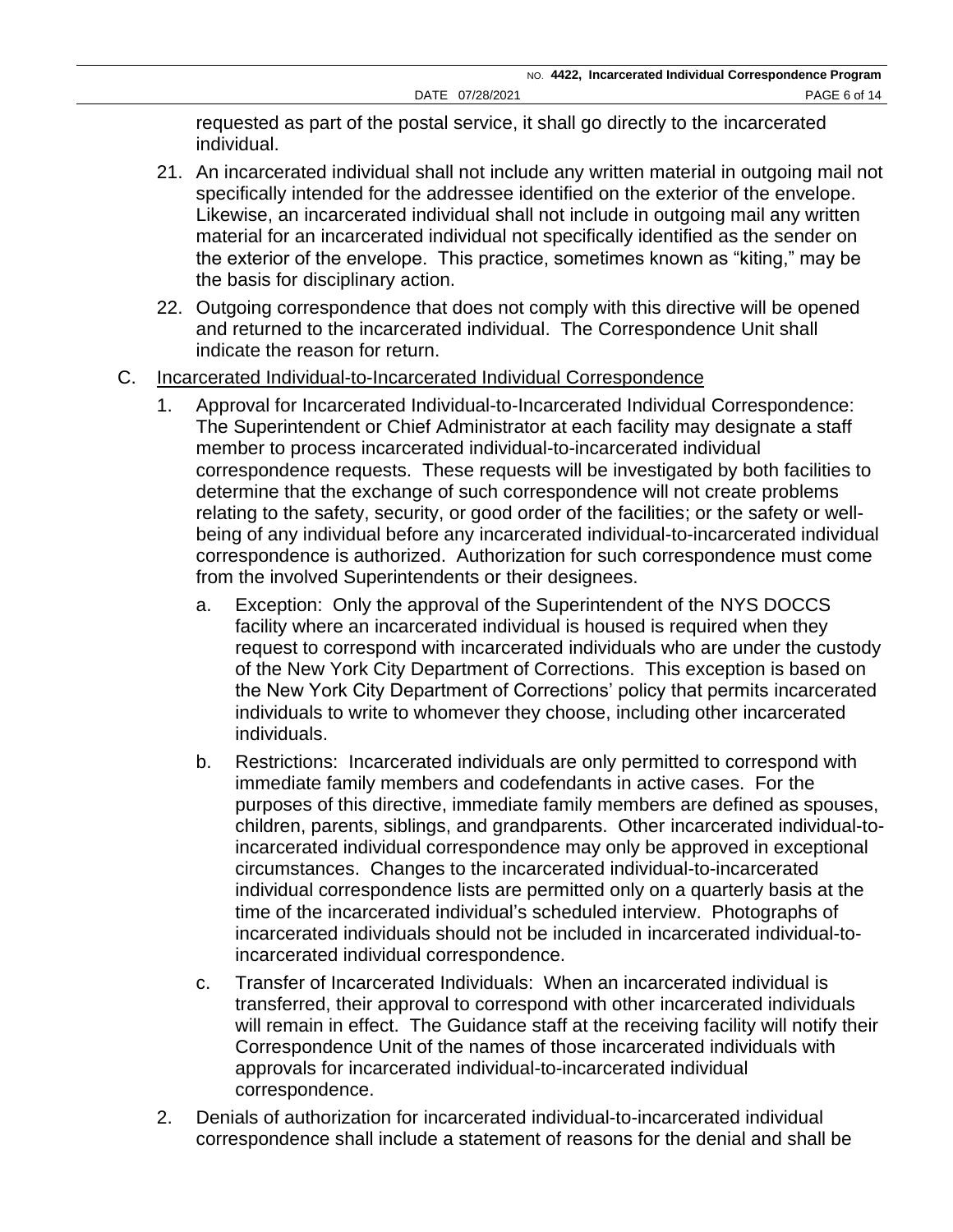placed in both incarcerated individuals' files. Such denials may be appealed to the Commissioner or designee, in writing, within 30 days.

Authorization to correspond may be withdrawn by the Superintendent in particular cases when it is demonstrated and documented that:

- a. One or both incarcerated individuals have violated facility or Departmental rules or regulations.
- b. The reason for the original approval no longer applies or has been determined to have been erroneous or deceptive.
- c. The safety, security, or good order of a facility is jeopardized.
- d. The safety or well-being of any individual is jeopardized.

Such documentation shall be placed in both incarcerated individuals' files.

- 3. Incarcerated individual-to-incarcerated individual correspondence must not be sealed. If it is sealed, it may be opened and returned to the incarcerated individual sender.
- 4. Incarcerated individual-to-incarcerated individual correspondence may be read by the Superintendent or designee of either the sending or receiving facility or both. No incarcerated individual-to-incarcerated individual correspondence shall be deemed in any way to be privileged correspondence.
- 5. There shall be no exchange of funds or packages between incarcerated individuals (see Directive #4761, "Incarcerated Individual Charitable Contributions and Gifts").

## D. Postage

- 1. Purchase/Possession of Stamps
	- a. Incarcerated individuals may not receive stamps through the mail or through incarcerated individual packages.**\***

**\***NOTE: A postage-prepaid envelope received within privileged correspondence from a court or an attorney that has been pre-addressed by the court or attorney may be received (subject to inspection by the security staff) and used by the incarcerated individual for the intended return correspondence.

- b. Postage shall be made available by the sale of stamps in the Commissary. Incarcerated Individuals may purchase up to 50 domestic first class stamps for one-ounce letters per Commissary buy. The maximum number of stamps in any incarcerated individual's personal possession should not exceed 50 (see Departmental rule #113.16 of the incarcerated individual rulebook).
- c. An incarcerated individual may purchase postage by attaching an IAS [Form](https://doccs.ny.gov/directives/Frm2706.pdf)  [#2706,](https://doccs.ny.gov/directives/Frm2706.pdf) "Disbursement Form," to a letter only in the following circumstances:
	- (1) The incarcerated individual is newly arrived at a facility, has no stamps, and has not yet had an opportunity for a Commissary buy.
	- (2) The incarcerated individual has had Commissary buy privileges suspended and is not eligible for or does not get a special Commissary stamp buy.
	- (3) A particular letter or parcel, because of size, weight, special handling, or any other special postal feature requires an unusual amount of postage.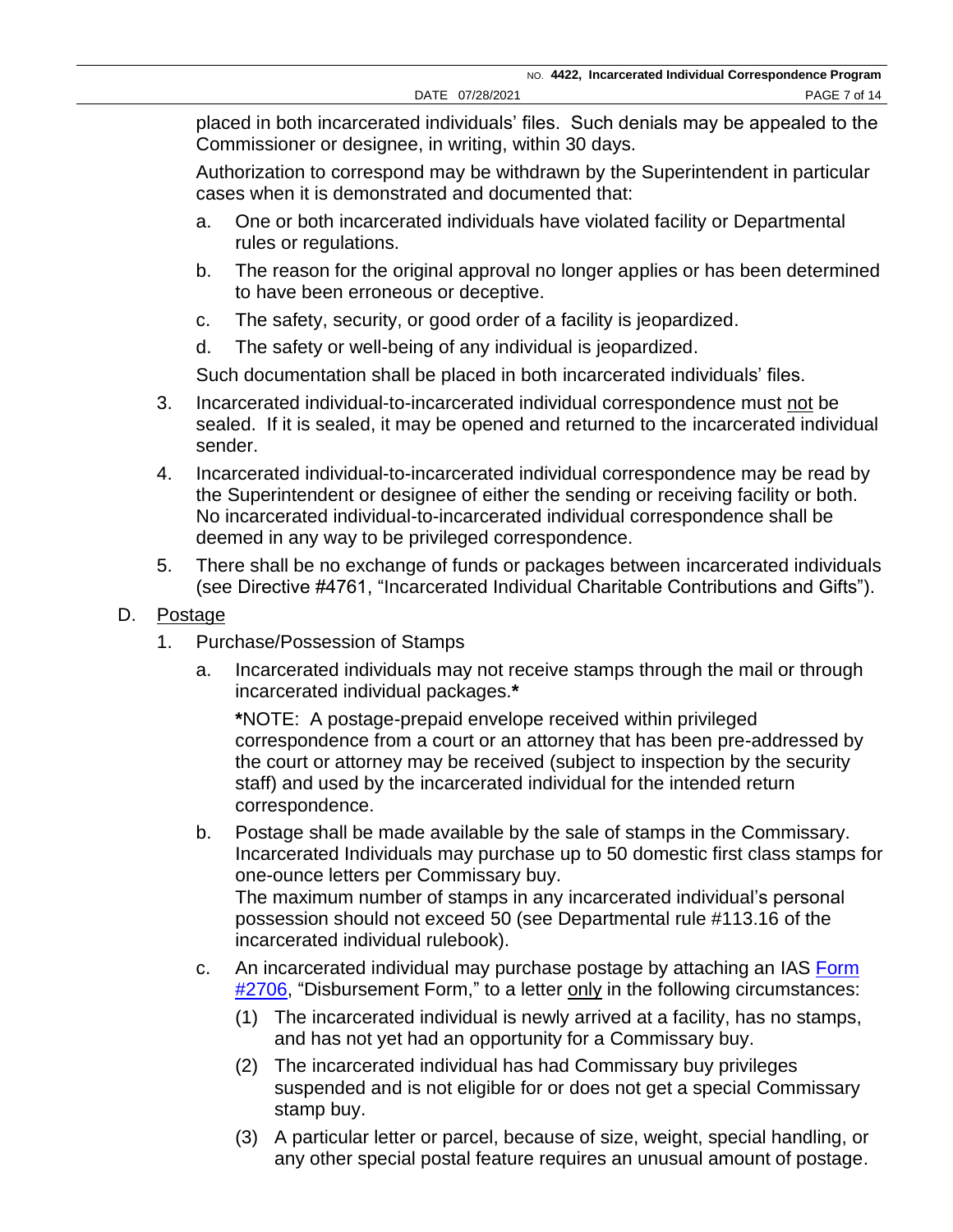- (4) There are extenuating circumstances which, in the discretion of the Superintendent, warrant processing a Disbursement Form.
- (5) Sufficient funds are available in the incarcerated individual's account.
- d. An incarcerated individual who has lost Commissary privileges shall be able to make a monthly stamp buy of up to 50 domestic first class stamps for oneounce letters. This special buy shall be offered within 72 hours of the imposition of the penalty and every 30 days thereafter. Incarcerated individuals who have been admitted to a Special Housing Unit (SHU) shall be offered a stamp buy within 72 hours of admission and every 30 days thereafter.
- 2. Free Postage
	- a. Incarcerated individuals may receive some free postage for privileged correspondence (see Directive #4421).
	- b. Incarcerated individuals received at reception/classification facilities (except cadre) shall be allotted free postage in an amount equivalent to five domestic first class letters of one-ounce per week for personal correspondence for a period not to exceed four weeks.
	- c. Incarcerated individuals may not accumulate, from week to week, credit for unused postage.
- 3. Advances for Legal Mail Postage: Funds may be advanced to an incarcerated individual for the purpose of sending legal mail in accordance with the procedures detailed in Directive #4421 and Directive #2788, "Collection & Repayment of Incarcerated Individual Advances & Obligations."
- 4. Advances for Personal Postage: Funds may be advanced to an incarcerated individual for one domestic first class one-ounce letter per month in the following circumstances:
	- a. The incarcerated individual has been confined to SHU for discipline or administrative segregation for 30 days or more and has a zero or negative account balance.
	- b. The incarcerated individual has been in keeplock status for 30 days or more, has lost telephone privileges, and has a zero or negative account balance.
	- c. The incarcerated individual has lost telephone privileges, has a zero or negative account balance, and has not refused to accept available program assignments.
- 5. Incarcerated Individual Organizations: Incarcerated individual organizations must pay the postage costs for all of their outgoing mail.
- E. Business Mail: All correspondence addressed to a business entity, other than a member of the media, shall be considered business mail and shall be processed as follows:
	- 1. Business mail obligating an incarcerated individual's funds (e.g., requests to an outside vendor for goods or services, etc.) must be accompanied by a signed and approved IAS [Form #2706](https://doccs.ny.gov/directives/Frm2706.pdf) (see Directive #2798, "Incarcerated Individual Accounts").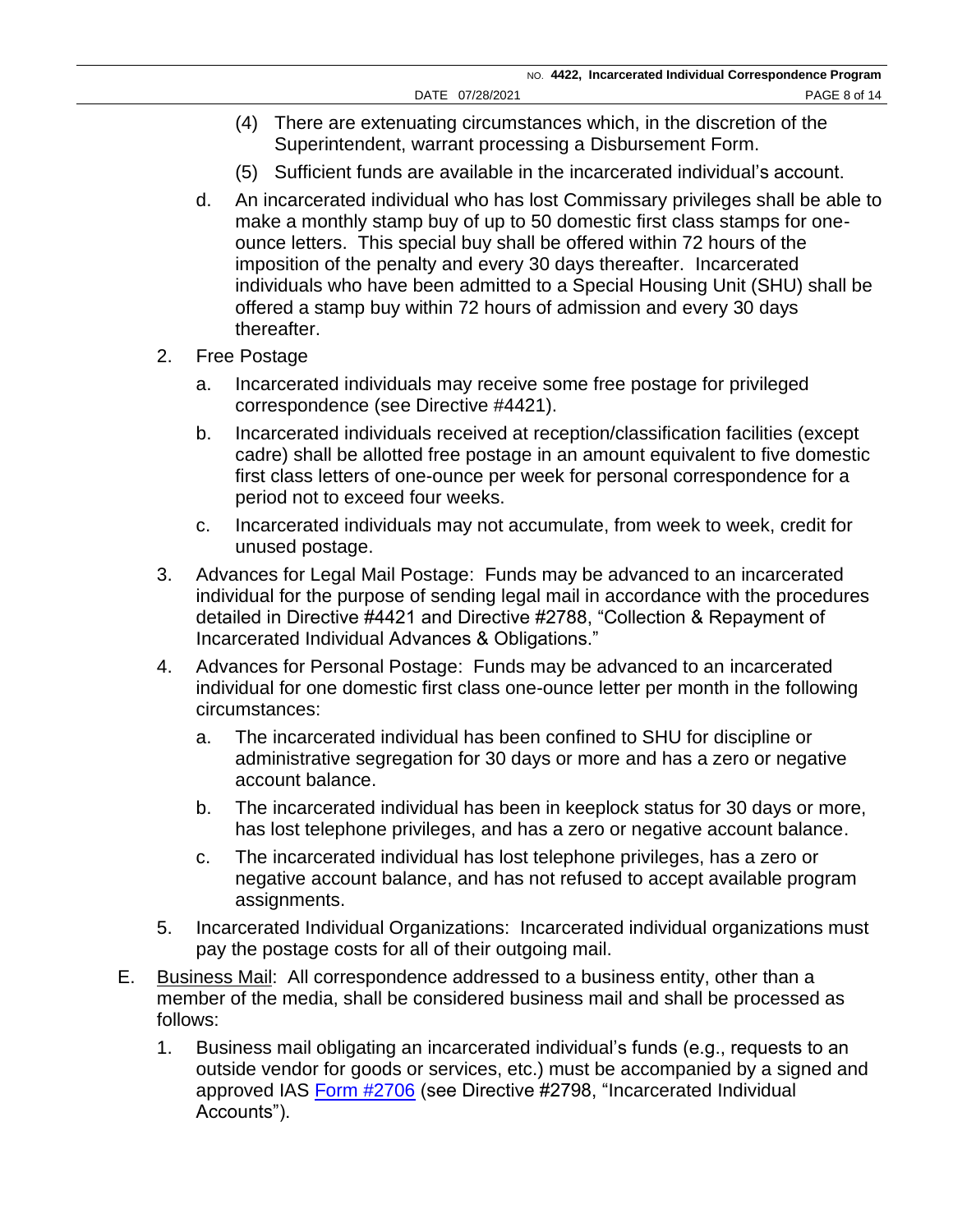- 2. When processing this business mail, the facility must ensure that the incarcerated individual has sufficient funds. If sufficient funds are available, a check or money order will be drawn against the incarcerated individual's account and inserted in the envelope as advance payment.
- 3. Incarcerated individuals are prohibited from using business correspondence to order any items on credit or installment plans and are also prohibited from obligating their funds for anything more than the immediate purchase which is being reviewed.

For example, incarcerated individuals may not join a club or purchase plan in which items are automatically sent to the facility along with invoices for payment each week, month, etc. However, incarcerated individuals may make one single initial payment for items which will be delivered over an extended period of time, provided that there is no additional billing for the items being delivered in the future.

- 4. All business mail, except business mail addressed to the media, will be submitted by the incarcerated individual unsealed. Such business mail is subject to inspection.
- 5. All business mail addressed to the media may be submitted by the incarcerated individual sealed. Such business mail shall not be subject to opening, inspection, or confiscation, except in accordance with the provisions of Section IV-B-9 above.
- 6. Notwithstanding the above, mail addressed to a box number in care of a media entity shall not be considered to be mail addressed to the media.
- F. Collection of Mail: Outgoing incarcerated individual mail shall be collected, from mail boxes placed in convenient locations in the facility, by a correctional employee at least once a day, except Saturdays, Sundays, and State and postal holidays; mail service on Saturdays and State holidays is optional. At no time shall an incarcerated individual collect the mail. Collected mail shall be processed and forwarded to a post office at least once a day, except as noted above.
- G. Incoming Mail
	- 1. Inspection of Incoming Correspondence
		- a. Before opening, incoming mail should be checked to make sure that the addressee can be accurately identified and is currently at the facility. If the addressee is no longer at the facility, the mail shall be forwarded in accordance with Directive #4015, "Forwarding Incarcerated Individual Mail."

All incoming general correspondence must have a clearly identifiable name of sender and return address. A letter which does not have a return address will not be delivered to the incarcerated individual. It will be considered contraband and handled accordingly (see Directive #4910, "Control of & Search for Contraband").

b. All incoming general correspondence will be opened and inspected for cash, checks, money orders, printed or photocopied materials, and/or contraband. The incarcerated individual's presence is not required during the inspection of incoming general correspondence. (See Directive #4421 for the procedure to be followed for the opening of privileged correspondence. See Directive #4572, "Media Review," for publications deemed to be unacceptable.)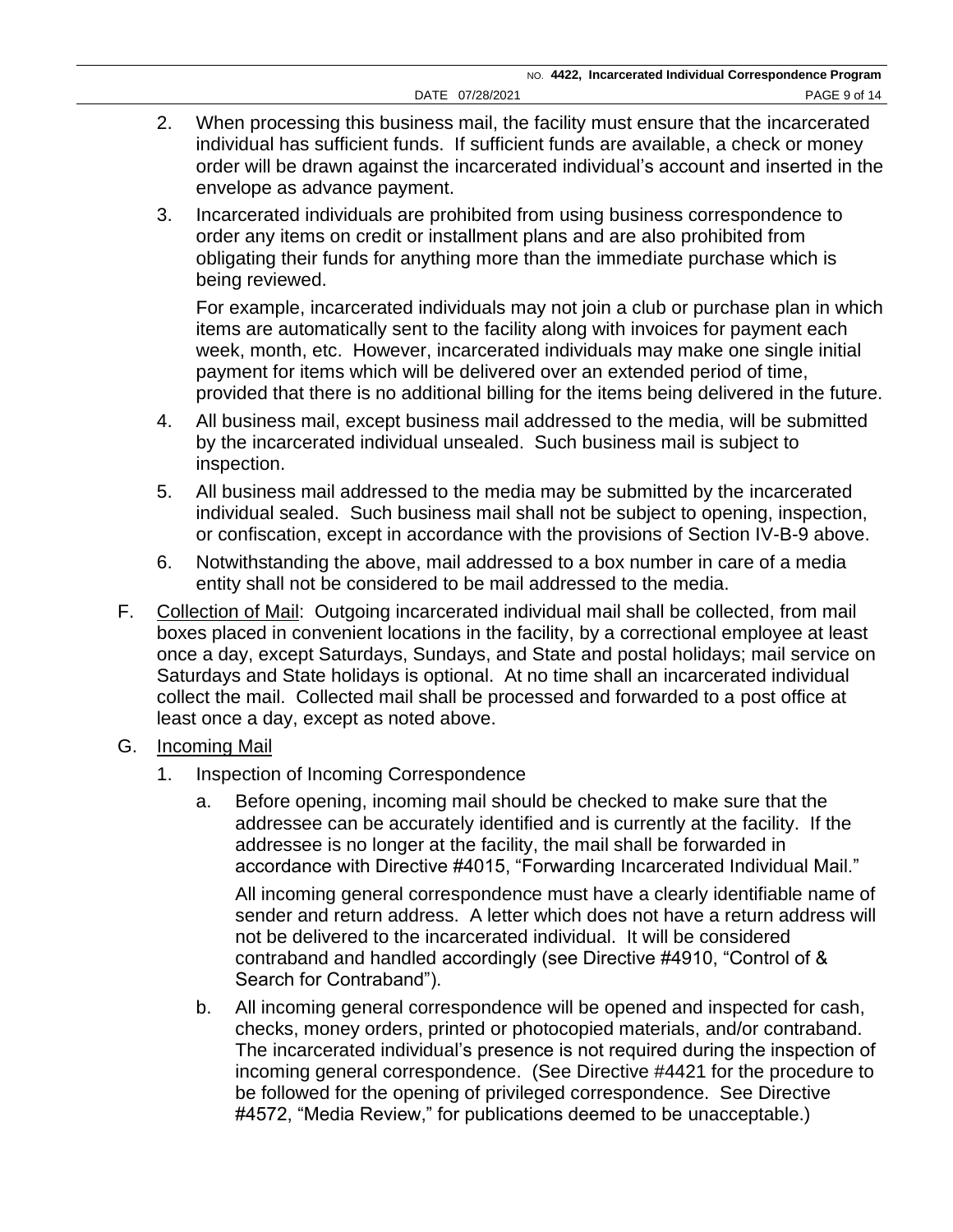NOTE: Greeting card size is not to exceed the limitations as listed in Directive #4911, "Packages & Articles Sent or Brought to Facilities" (18"x14" when opened). Electronic cards are not permitted.

- c. Publications received at the facility which are in a language other than English shall be referred for translation services to the Central Office Director of Education prior to referral to the Facility Media Review Committee (FMRC).
- 2. When, in the course of inspection, checks or money orders from a clearly identifiable source are found, they shall be mailed back to the sender, along with the appropriate notification letter and a JPay deposit slip, both documents ENG/SPL, in accordance with the Mailroom Procedures for JPay.

Facilities will continue to process cash received in the mailroom but must send the appropriate notification letter and JPay deposit slip to the sender. All anonymously received monies will be considered contraband and handled accordingly (see Directive #4910A, "Contraband/Evidence – Handling, Storage, and Disposition").

3. When, in the course of inspection, printed or photocopied materials are found, the entire contents of such correspondence may be delayed through the Correspondence Unit for up to six days while the materials are subject to media review guidelines (see Directive #4572).

NOTE: A limit of five pages of printed or photocopied materials (an individual newspaper clipping will be considered one page) may be received within a piece of regular correspondence (except as provided below). In order to facilitate media review, pages or clippings must not be taped, glued, or pasted together or to other papers.

Not to exceed once every four months, an incarcerated individual may make a written request to the Superintendent to receive in excess of five pages of printed or photocopied legal papers specifically related to the incarcerated individual's current legal matter (e.g., legal brief or trial transcript relating to the incarcerated individual's active case) within a piece of regular correspondence.

The incarcerated individual shall make the request in advance, specifically identifying the legal papers, including the approximate number of pages, and state why they cannot be obtained via the facility Law Library or privileged correspondence (e.g., from a court, attorney, or the New York State Law Library). If approved, the piece of correspondence must be received within 30 days thereafter. Upon timely receipt, it shall be processed in accordance with this section and shall not be deemed privileged correspondence.

The five-page limit on the printed or photocopied materials shall not apply to incoming mail from any of the entities listed in Section II-B-2 through Section II-B-6 of Directive #4421.

- 4. When, in the course of inspection, contraband is found, it shall be removed and given special handling according to type:
	- a. Third-party mail: Defined as correspondence from a party who is not identified as the sender in the return address. The facility shall return the entire correspondence to the sender with a letter explaining that third-party mail is considered contraband, is against Department rules, and therefore, will not be delivered to the incarcerated individual.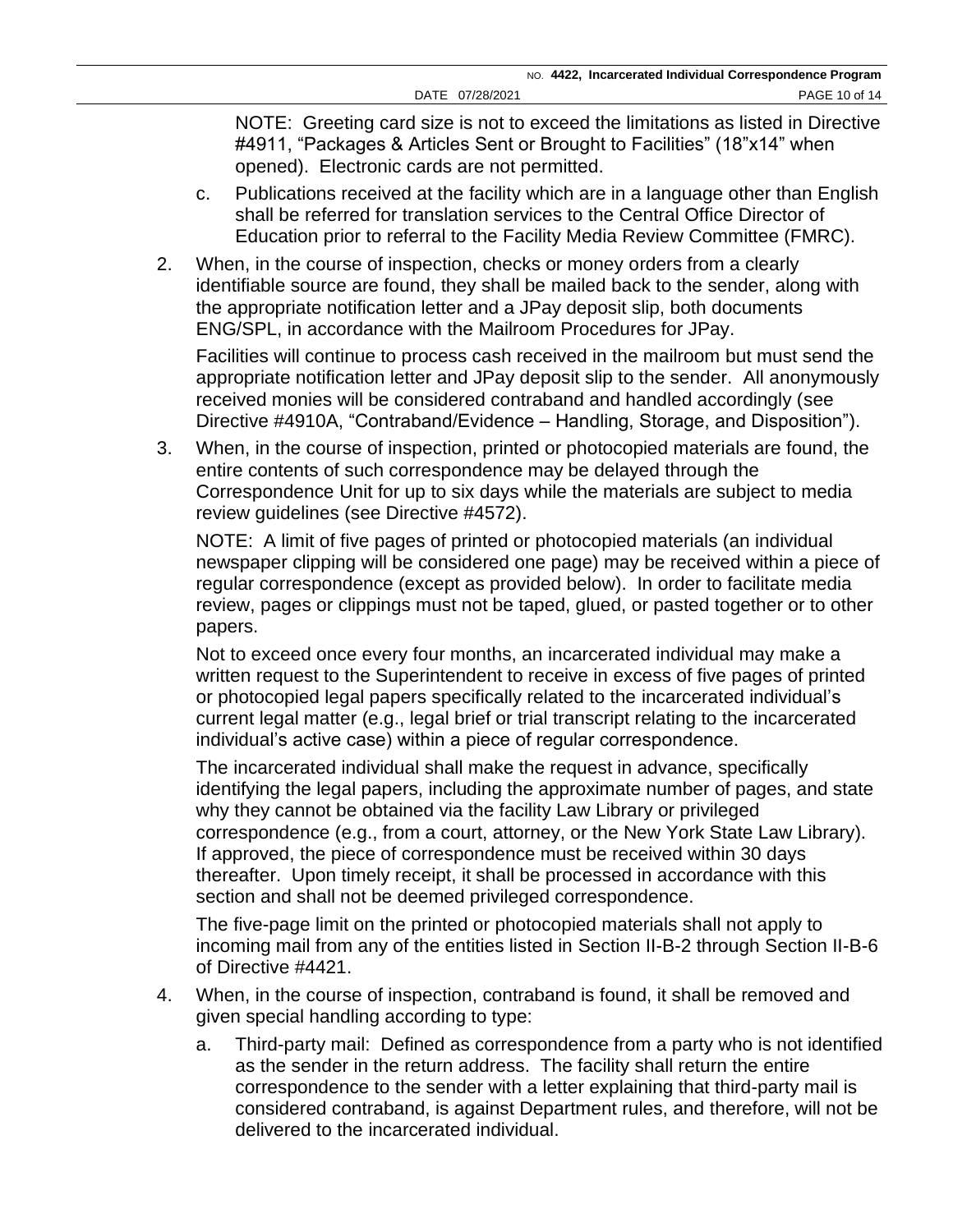- b. Unauthorized items: Shall be either returned to the sender at the expense of the incarcerated individual, or otherwise disposed of. Such will be the choice of the incarcerated individual and accomplished at the incarcerated individual's expense. An incarcerated individual shall be allowed 30 days to obtain funds to pay the cost of disposing the contraband. If, after 30 days, the incarcerated individual is unable to pay for the disposal of the contraband, it will be donated or destroyed.
- c. Personal identifying information: Any material which appears to contain personal identifying information (e.g., social security number, home address, private email address, or home telephone number) belonging to any person who is not a member of the incarcerated individual's immediate family shall be examined.

If the information identifies a present or former employee of the Department or a person presently or formerly employed in a Department facility, or a member of such person's household, it shall be withheld for investigation unless it is determined that the incarcerated individual has authorization from the Superintendent to receive such correspondence, or the personal identifying information pertains to a member of the incarcerated individual's immediate family.

- d. Crime and sentence information on other incarcerated individuals: Any material which contains crime and sentence information on any other incarcerated individual shall be confiscated and delivered to the Superintendent.
- e. Illegal items (drugs, weapons, etc.): Shall be forwarded to the Security Office with appropriate chain-of-custody documentation. When appropriate, the New York State Police or appropriate police agency shall be notified.
- f. Anonymously received money: Cash, checks, or money orders will be confiscated, labeled, and forwarded to the Fiscal Office for safekeeping. An investigation will be conducted in an attempt to verify the source. If, after proper investigation, no source is identified, the monies will be turned over to the State Treasurer as miscellaneous receipts on an OSC Form AC 909-S.
- g. Uniform Commercial Code (UCC) Financing Statement: Any UCC Article 9 form, including but not limited to, any financing statement (UCC1, UCC1Ad, UCC1AP, UCC3, UCC3Ad, UCC3AP, UCC1CAd), correction statement (UCC5), or information request (UCC11), whether printed, copied, typed, or hand written, or any document concerning a scheme involving an incarcerated individual's "strawman." "House Joint Resolution 192 of 1933," the "Redemptive Process," "Acceptance for Value," or document indicating copyright of an incarcerated individual's name is prohibited absent prior written authorization from the Superintendent. All such material and any other material contained within the correspondence shall be examined by the Superintendent in consultation with Counsel's Office and may be withheld for investigation. An incarcerated individual may request authorization from the Superintendent to receive specific materials by providing the Superintendent with specific, legitimate legal reasons why such materials are required.
- 5. Incoming general correspondence, other than incarcerated individual-toincarcerated individual letters and incarcerated individual business mail, will not be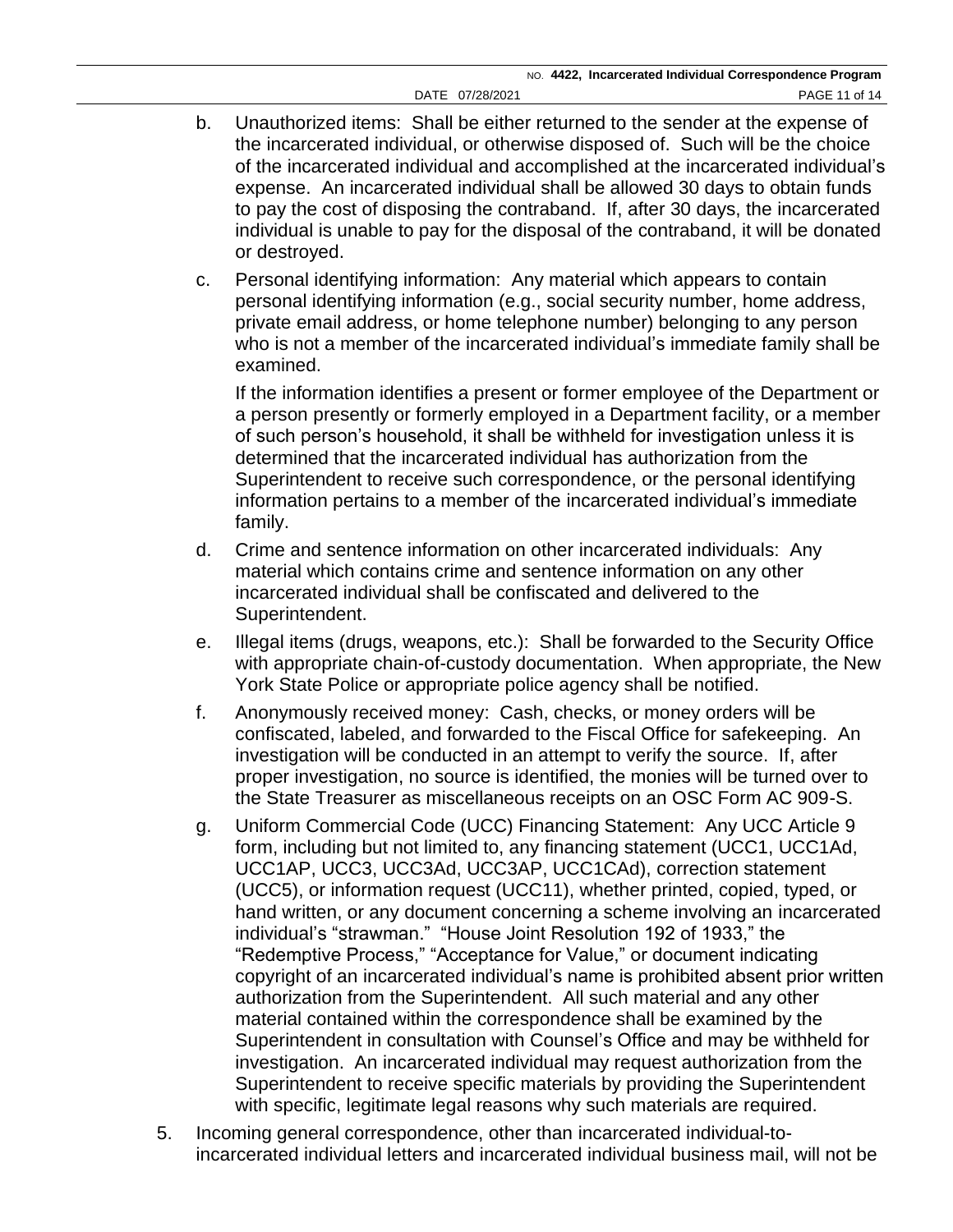read unless there is evidence that the correspondence may contain one or more of the following:

- a. Plans for sending contraband in or out of the facility.
- b. Plans for criminal activity, including escape.
- c. Information which, if communicated, would create a clear and present danger to the safety of persons and/or the security and good order of the facility.
- 6. Written authorization from the facility Superintendent to read incoming correspondence must be placed in the incarcerated individual's file, specifying the reasons such action is considered necessary and whether all mail or certain correspondence shall be read. Such authorization shall be for a 60-day period subject to renewal by the Superintendent.

The Superintendent shall request documentation from the person recommending inspection to determine that there are sufficient grounds for reading the mail, that the reasons for reading the mail are related to the legitimate interests of safety, security, and order, and that the reading is no more extensive than necessary to further these interests.

In accordance with Section III-C, any opening, inspection, or reading of mail shall not cause the mail to be held for more than 48 hours, excluding weekends, holidays, or emergency situations.

- 7. When incoming general correspondence is withheld by the designated staff member for any of the above listed reasons, notification shall be sent to the sender and the intended correspondent of the action taken and reasons therefore, unless doing so would interfere with an ongoing investigation. The sender and incarcerated individual may appeal this action by writing to the Superintendent.
- 8. Correspondence privileges with a particular person may be withheld as a result of the disposition of a Superintendent's Hearing, where the incarcerated individual has been involved in improper conduct in connection with correspondence with such person.
- 9. At the Superintendent's discretion, a record of incoming and outgoing mail may be kept by the Correspondence Unit.
- 10. Mail received at a facility from which an incarcerated individual has been transferred or released shall be handled in accordance with the procedures indicated in Directive #4015.
- 11. Incarcerated individuals are authorized to retain all of their personal correspondence, subject only to the limitations expressed in Directive #4913, "Incarcerated Individual Property," and any other applicable rule or regulation.
- 12. Incoming mail that is deemed to constitute a form of gambling, lottery, sweepstakes, or chain letter operation is prohibited from coming into the facility. Such mail shall be stamped "RETURN TO SENDER" upon entering the facility.
- 13. When an incarcerated individual's incoming correspondence is stamped "RETURN TO SENDER" or something similar, the Correspondence Unit should take precautions to ensure that the letter is not an attempt to circumvent the Department's incarcerated individual-to-incarcerated individual correspondence procedures. When such mail is opened to check for contraband, it shall be inspected to determine if it was written by the incarcerated individual to whom it is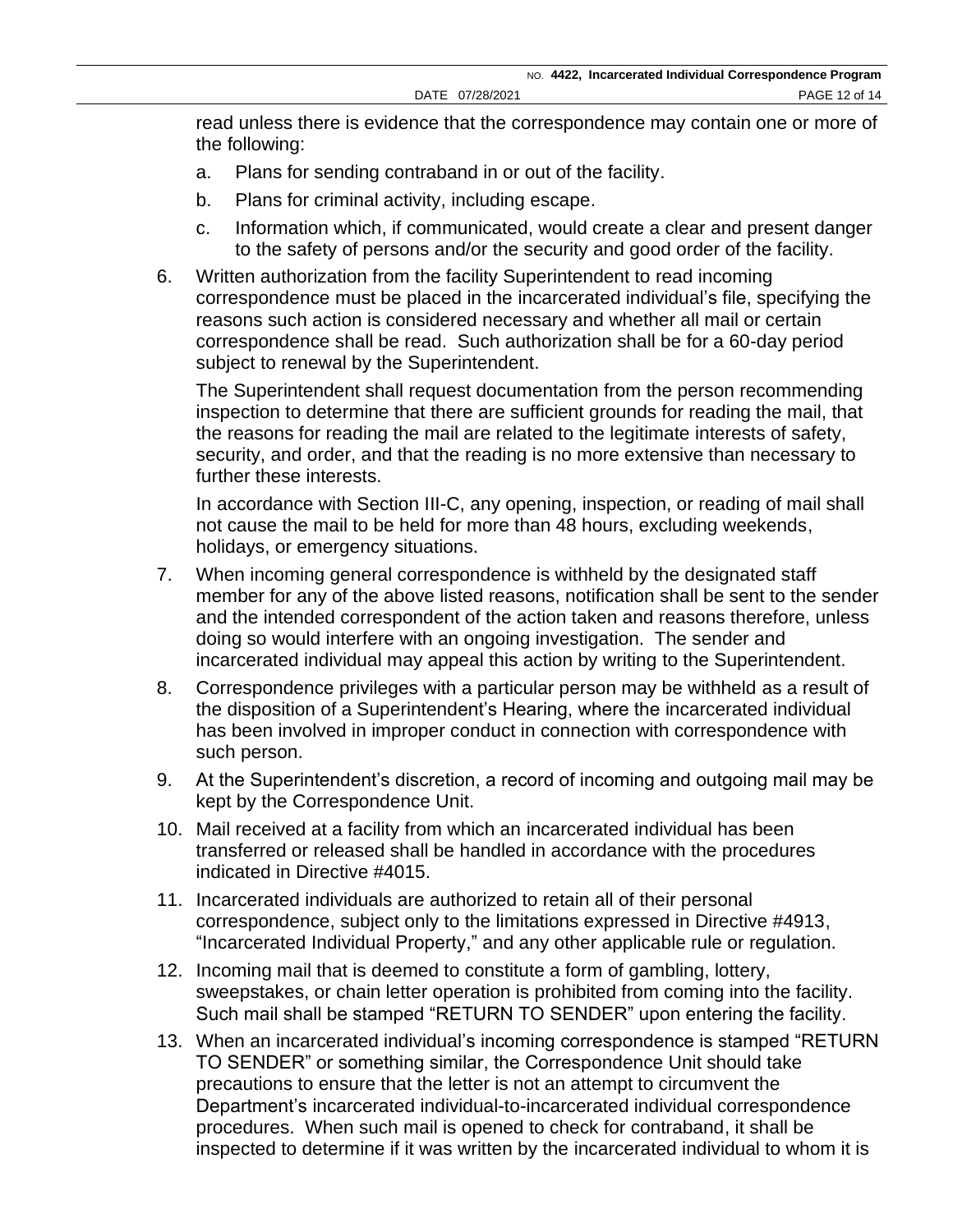being "returned." If it was not written by that incarcerated individual, it shall be withheld.

H. Distribution of Mail: Incoming general correspondence will be delivered to incarcerated individuals on normal business days by a correctional employee. Incarcerated individuals are not permitted to deliver mail to other incarcerated individuals.

If the incoming general correspondence is registered or certified, the incarcerated individual to whom it is addressed shall sign a receipt for such correspondence. If the incarcerated individual refuses to sign a receipt, the correspondence shall be returned to the postal service marked "Refused."